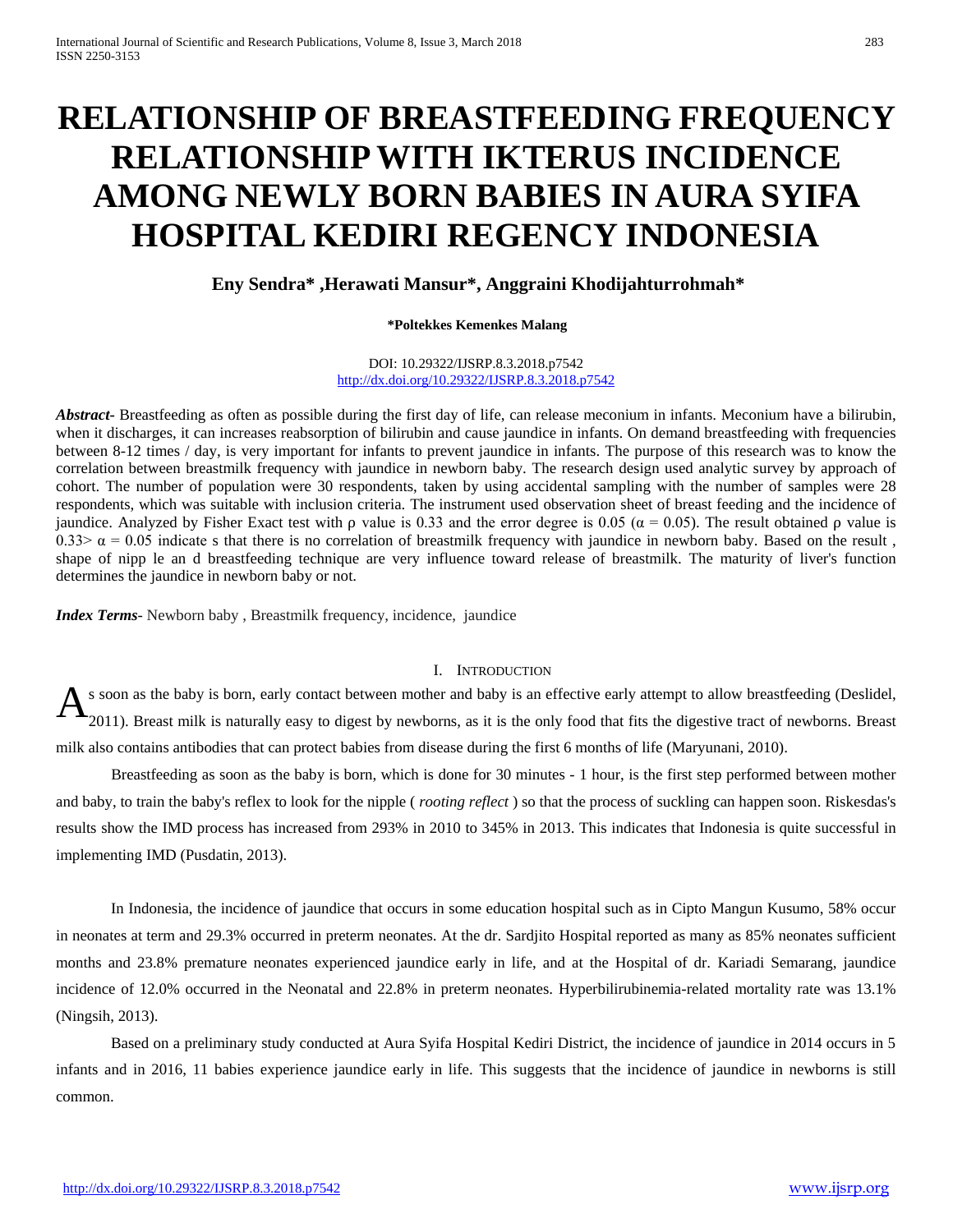One effort to prevent jaundice in newborns that can be done is to breastfeed as soon as possible in infants to reduce enterohepatic circulation work , maintain normal bacteria flora stability, and stimulate small intestine activity (IDAI, 2008). breastfeeding as early as possible and as often as possible will increase intestinal motility and also causes the introduction of bacteria into the intestine. Bacteria can convert the direct bilirubin into non-reabsorbed urobilin. Thus, serum bilirubin levels will fall (Maria, 2013).

 Based on the results of research Khairunnisak (2013) about "The Relationship of Breastfeeding with Genesis Ikterus in New Baby Born 0-7 Days in Hospital General Area Dr. Zainoel Abidin Banda Aceh Year 2013 " , it was suggested that from 35 respondents who frequently did breast feeding, the majority had jaundice (68,6%) with yellow color not seen within the first 24 hours after the baby was born and from 16 respondents who did not often give The majority breast milk 87.5% had jaundice with a yellow color seen in the first 24 hours after the baby was born.

 According to Rufia Desi Maria (2013) study on the "Frequency of Breastfeeding with Ikterus Incidence at BBL 2-10 H in BPM" N "Padang Panjang T 2013 " , indicating that of 30 babies with physiological jaundice, 18 infants (60%) had jaundice because of the lack of breastfeeding and as many as 12 babies (40%) did not experience jaundice because they often breastfed.

 Nofrida Pratistiyana (2011), the results of research on *"an association* of *Breastfeeding Frequency with Jaundice Neonatorum an incident in Surabaya Adiguna RSB"* showed that of 30 term infants, there were 7 term infants who had neonatal jaundice with a frequency of breast feeding <8 times per day, whereas 23 term infants did not have neonatal jaundice is almost entirely infants with a frequency of breastfeeding 8-12 times per day 22 infant (95.65%).

 Based on practice experience in June 2014 at Gambiran Hospital Kediri for 2 weeks in baby room, found 5 babies who have jaundice. Sela y n received phototherapy, babies with jaundice also DIBE offered are in the form of infusion fluid and breast milk. While breastfeeding alone found 1 baby only .

 Thus, breastfeeding in the early weeks of life, is very important for newborns who have jaundice. Breastfeeding is done on demand according to infant needs within 24 hours between 8-12 times. In addition to regular breastfeeding, babies are sunning every morning, or the use of phototherapy also helps lower high total bilirubin levels, thus preventing the jaundice of the newborn.

#### II. METHODS

The research method used in this research is an analytic survey using *cohort* research design. Analytical survey is a survey or research that tries to explore how and why health phenomenon that happens. Then perform the analysis of the correlation dynamics between phenomena or between risk factors and effects factors (Notoatmodjo, 2012).

## III. RESULTS

This chapter shows the results of data collection that has been implemented on July 3 to 23 , 2017 at Aura Syifa Hospital Kediri regency that discusses the relationship of frequency of breastfeeding with jaundice in the newborn with a total sample of 28 respondents .

 In the results of this study, the data will be presented among them consists of general data and special data. General data in this study describes the characteristics of newborns consisting of sex and type of labor. While the special data describes the variables that exist in the study, among others, the frequency of breastfeeding and the incidence of jaundice in newborns.

Table 1 Frequency Distribution Binds Sex on New Baby L ahir at Aifera Syifa Hospital Kediri Regency.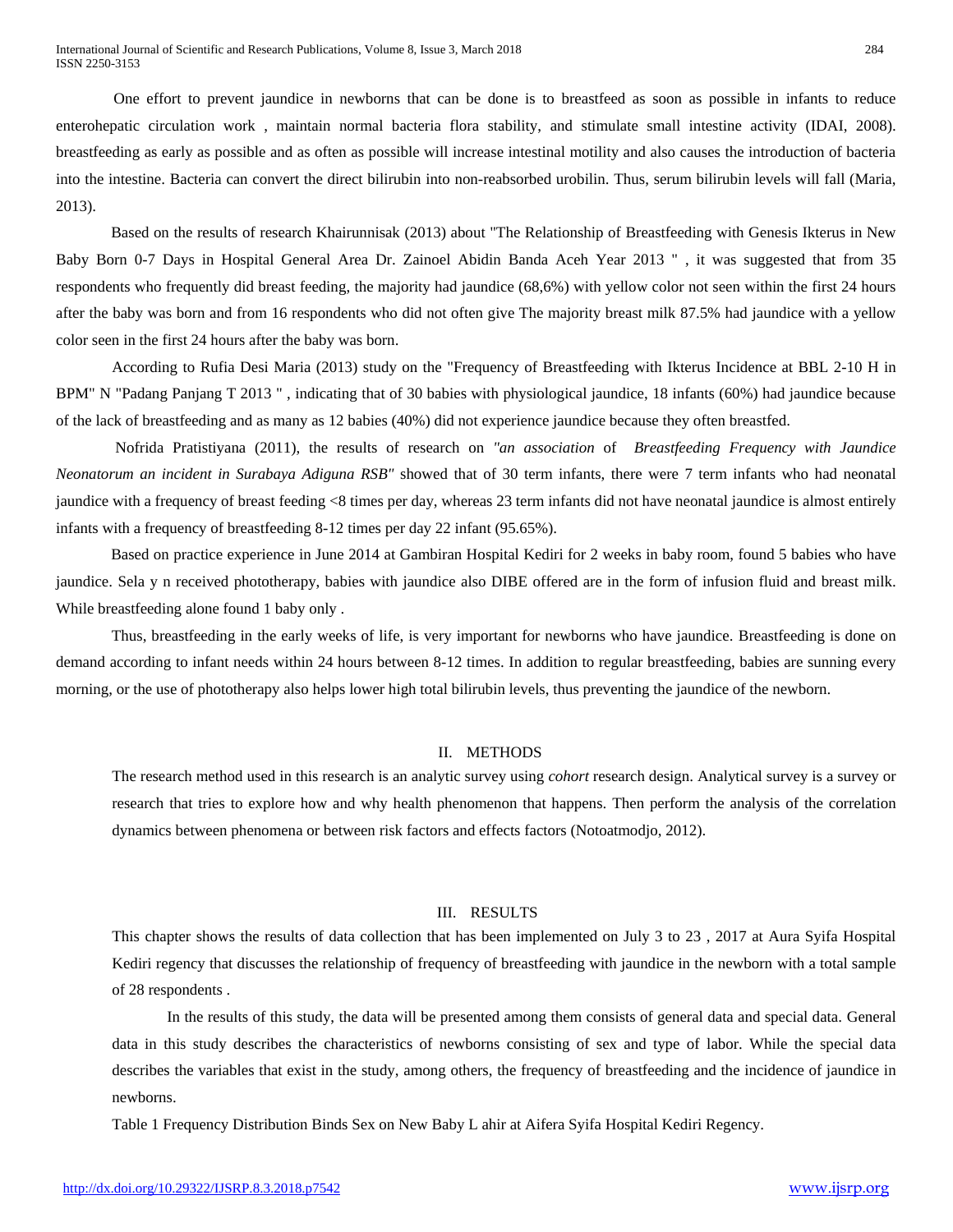| No. | Gender       | Amount (n) | Percentage $(\% )$ |
|-----|--------------|------------|--------------------|
|     | Man          | 18         | 64.29%             |
|     | Women        | 10         | 35.71%             |
|     | <b>Total</b> | 28         | 100%               |

 *Source: Primary Data from 3 - 23 July 2017*

Based on table 1 it can be seen that most of the respondents are male, namely 18 newborns (64.29%).

Table 2 Frequency Distribution by Type of Labor on New B ay i Lirir at Aifeh Syifa Hospital Kediri Regency

| No. | <b>Type of Labor</b>       | Amount (n) | Percentage $(\% )$ |  |
|-----|----------------------------|------------|--------------------|--|
|     | Spontaneous Birth          | 19         | 67.86%             |  |
| 2   | Delivery of Sectio Secarea | 9          | 32.14%             |  |
|     | <b>Total</b>               | 28         | 100.00%            |  |

 *Source: Primary Data from 3 - 23 July 2017*

In Table 4.2, the majority of respondents, ie 19 newborns (67.86%), were born spontaneously.

Table 3 Frequency Distribution Based on Frequency of Breastfeeding in Newborns at Aura Syifa Hospital Kediri Regency.

| No. | <b>Frequency of Breastfeeding</b> | Amount (n) | Percentage $(\% )$ |
|-----|-----------------------------------|------------|--------------------|
|     | $\geq$ 8 times / day              |            | 42.86%             |
| ٠.  | $< 8$ times / day                 | 16.        | 57.14%             |
|     | Total                             | 28         | 100.00%            |

 Newborns were breastfed with frequencies <8 times / day more with 16 newborns (57.14%), whereas breast-fed bay with a frequency of  $\geq$ 8 times / day of 12 newborns (42, 86%) as shown in table 3.

Table 4 Distribution of frequency based on the incidence of jaundice on day 2 and 3 on newborn at Aura Syifa Kabupaten

Kediri Hospital

| N <sub>0</sub> | The incidence of<br><b>Jaundice</b> | Day $2(n)$ | <b>Percentage</b><br>$(\%)$ | Day $3(n)$ | Percentage<br>$(\%)$ |
|----------------|-------------------------------------|------------|-----------------------------|------------|----------------------|
| 1              | Baby Jaundice                       | 18         | 64.29%                      | 22         | 78.57%               |
| $\overline{2}$ | The baby is not<br>Jaundice         | 10         | 35.71%                      | 6          | 21.43%               |
|                | <b>Total</b>                        | 28         | 100.00%                     | 28         | 100.00%              |

*Source: Primary Data from 3 - 23 July 2017*

 On the 2nd day, 18 newborns (64.29%) had jaundice, and almost all respondents had jaundice on the 3rd day of 22 newborns ( 78.57%), as shown in table 4.

Table 5 Table of Relation of Frequency of Breast Feeding with Genital Jaundice in Newborns at Aura Syifa Hospital Kediri Regency

| No. | <b>Frequency of</b> | The incidence of Jaundice | Total |  |  |
|-----|---------------------|---------------------------|-------|--|--|
|-----|---------------------|---------------------------|-------|--|--|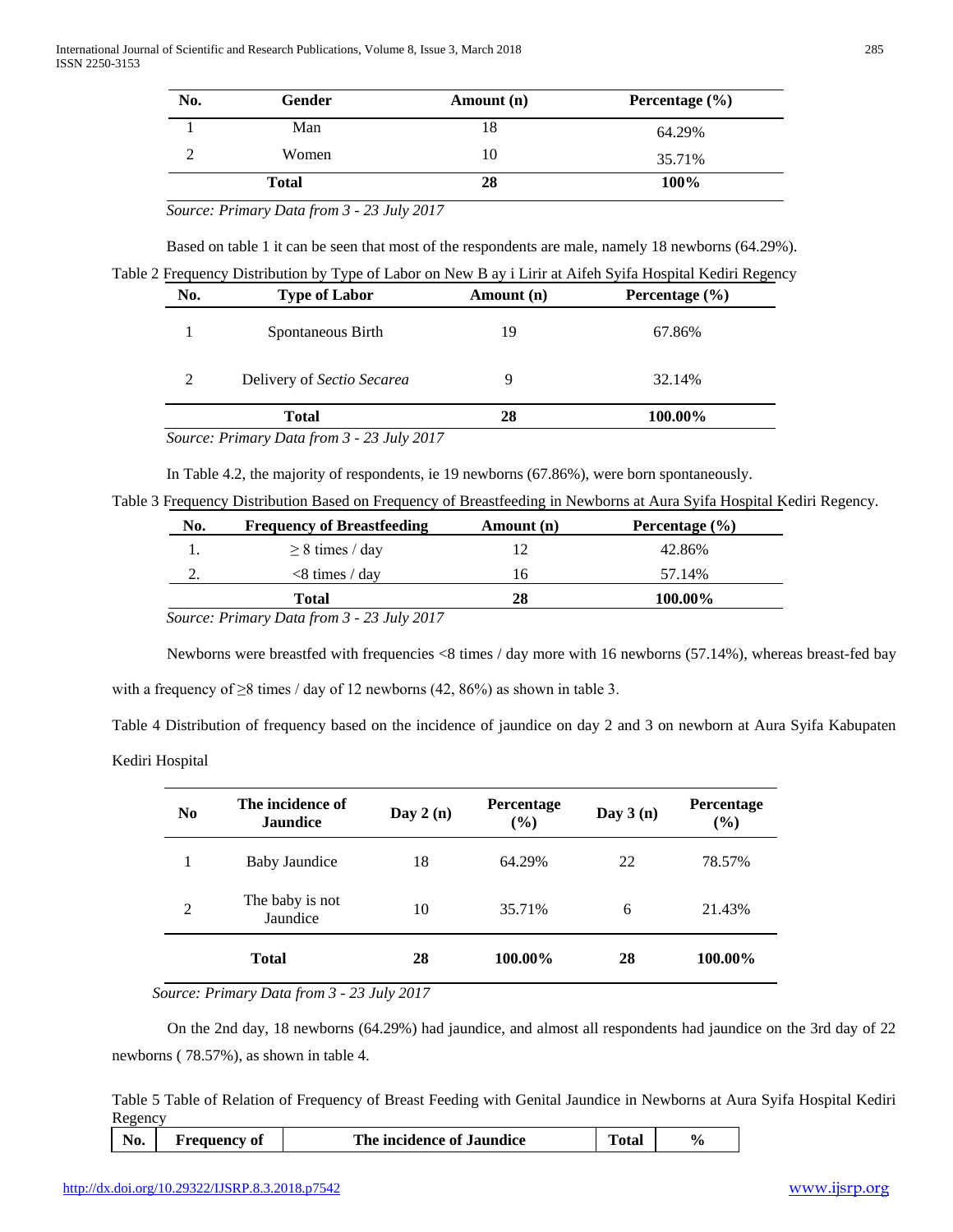|   | <b>Breastfeeding</b> | <b>Baby Jaundice</b> |               | The baby is not<br><b>Jaundice</b> |               |    |         |
|---|----------------------|----------------------|---------------|------------------------------------|---------------|----|---------|
|   |                      | Amount<br>(n)        | $\frac{6}{6}$ | Amount<br>(n)                      | $\frac{0}{0}$ |    |         |
|   | $\geq$ 8 times / day |                      | 32.14%        |                                    | 1 0.71%       | 12 | 42.86%  |
| 2 | $<$ 8 times / day    | 13                   | 46.43%        |                                    | 10.71%        | 16 | 57.14%  |
|   | Total                | 22                   | 78.57%        | h                                  | 21.43%        | 28 | 100.00% |

 *Source: Primary Data from 3 - 23 July 2017*

 Based on table 5 it can be seen that almost half of the newborns who were breastfed with frequencies <8 times / day and had jaundice, 13 newborns (46.43%) were higher than breastfed babies < 8 times / day and do not have jaundice.

 To analyze the relationship between frequency of breastfeeding and the incidence of jaundice in newborns, a statistical test using *Fisher Exact* obtained with values calculate equal to 0,33 with error level 0,05 ( $\alpha$  = 0,005), then got result calculate that is 0,33>  $\alpha$  = 0,005 then H  $_0$  accepted and H  $_1$  rejected which mean there is no relation between frequency of breastfeeding with incidence of jaundice in newborn in Aura Syifa Hospital Kediri Regency.

#### IV. DISCUSSION

Based on the results of research conducted on 3 to 23 July 2017 at Aura SyifaHospital Kediri district, from 28 newborns who were treated with his mother, 12 newborns (42.86%) were given breast milk with frequency  $\geq 8$  times / days. This is because during 24 hours the mother gives breastfeeding to her baby *on demand* . This is consistent with Hegar's (2008) theory which states that the frequency of breastfeeding is breastfeeding as often as possible according to the baby's needs at least 8 times within 24 hours, even at night the milk is also given. Breastfeeding at night can maintain breast milk supply because the hormone prolactin increases at night.

In the observation of frequency of breastfeeding, 16 newborns (57.14%) of 28 newborns studied, the frequency of breast feeding <8 times / day. Asih (2016) explains, breast milk in the baby's stomach will be empty within 2 hours. The statement is supported by Handy's (2012) revelation explaining that in the first 24 hours of life, the baby will only awake the first 2-4 hours, and sleep for up to 20 hours. It is important for the mother to wake the baby every two hours to breastfeed, so that the baby's need for breastfeeding is fulfilled.

The results of observation research showed, from 20 breastfeeding mothers, 17 mothers have a short nipple shape and 3 other mothers drown nipples. Monika (2016) says, the high amount of breastfeeding is one of the frequency factors of breastfeeding. Adequacy of breastfeeding expenditure may trigger the mother to breastfeed as often as possible. Breast milk that can be out in time but its production is not optimal due to several factors, one of which is the form of the nipple is less prominent / flat / immersed, thus blocking the flow of milk out through the nipple.

The lack of breast milk that comes out to be an initial problem for breastfeeding mothers postpartum. A total of 20 mothers said that the milk that came out was a little, so the mother found it difficult to give milk to the baby, because the baby is hungry while a little milk that comes out. Mom becomes anxious and lazy to give milk. According to research conducted by Amalia (2016) with the title "Stress Relation with the smoothness of breastfeeding in the mother breastfeeding after delivery in RSI A.Yani Surabaya" from 15 respondents experiencing stress, 11 respondents found the milk is not fluent, and 4 other respondents expenditure ASI classified smoothly. This is because the mother still feels exhausted postpartum, has pain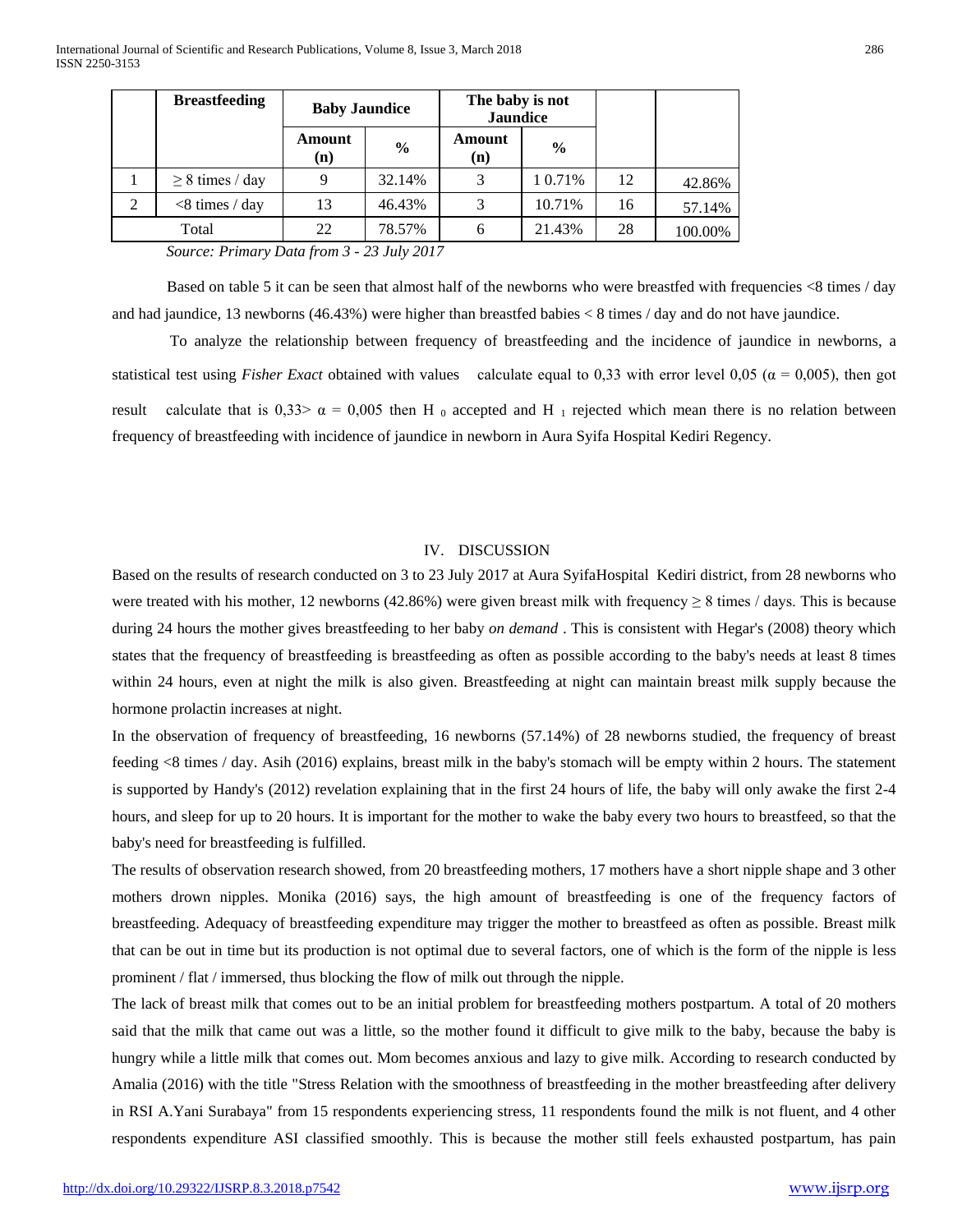wound stitches perineum / SC which causes the mother to fear mobilization, and the mother worried about himself because he felt a heavy burden postpartum.

Not frequent breastfeeding given to infants, can make milk production decreases. Almost all respondents, have a short nipple shape so that the mother difficulties breastfeeding and difficult attachment. Because the milk produced a little, make the mother lazy to breastfeed her baby.

On the second day after the baby was found 18 newborns (64.29%) had jaundice and on the third day, the number of jaundiced babies increased to 22 newborns (78.57%). This is in accordance with the theory presented by Hidayat (2009) that physiological jaundice is jaundice that arises on the second day and the third day after birth and disappears in the first week, no later than the first 10 days after birth.

Increased number of newborns on the 3rd day after a jaundiced birth due to immature liver function. According to Sodikin (2011), the maturity of liver function affects the ability of the liver in conjugating bilirubin. The function of liver excretion and bile flow associated with excretion and recirculation of bile acids. Maturation of bile acid metabolic processes affects overall liver excretion function, including bile excretion. When unconjugated bilirubin is buried in the blood, the skin, sclera and mucous membranes settle into yellow called jaundice. The function of the heart starts matur, when the baby enters the age of 2 weeks. At 2 weeks of age the liver is able to perform bilirubin conjugation and remove bile.

The result of statistical test using Fisher Exact test yields value calculate equal to 0,44 with error level 0,05 ( $\alpha = 0.005$ ), meaning H0 accepted H1 is rejected or there is no relation between frequency of breastfeeding with incidence of jaundice in newborn.

UDPGT ( Uridine Diphospat Glucoronide Transferase ) enzyme and G6PD enzyme present in liver, are not actively working. Both enzymes work in bilirubin synthesis. Immature liver conditions interfere with the breakdown of red blood cells. In short the breakdown of red blood cells in bilirubin results in the accumulation of bilirubin on the skin so that jaundice can arise (Rahardjo, 2015).

with the title of the study "The association of breastfeeding with the incidence of Ikterus Neonatorum in UPT Sumberglagah Mojokerto Hospital" mentions that based on bivariate test with independent sample t - test between breastfeeding with neonaturum jaundice resulted in a group of  $-0.46$   $> 0.005$  ( $= 0.084$ ) with 95% CI  $-0.097$ ; 0.63, and Mann Withney test  $= 0.111$  by means of meaningless signification, so there was no difference between breast-fed and formula-fed groups.

After the baby is born, the baby must be able to defend themselves even without being breastfed. Newborns have glucose reserves stored in the liver in the form of glycogen. The chocolate fat that babies have for months, can help break down the fat into heat using glucose so babies can get energy without having to be breastfed. Babies can survive not breastfed as long as chocolate fat reserves are still abundant. The number or absence of brown fat produced, judging from the sufficient or less gestational age at birth

## V. CONCLUSION

Based on the results of research and discussion in the previous chapter, researchers dance k conclusion as follows: Most newborns are breastfed with a frequency of breast feeding <8 times / day. Most newborns develop jaundice on day 2 and almost all newborns develop jaundice on day 3. There is no correlation between the frequency of breast-feeding with an kejadi jaundice in newborns at Aura Shifa Hospital Kediri.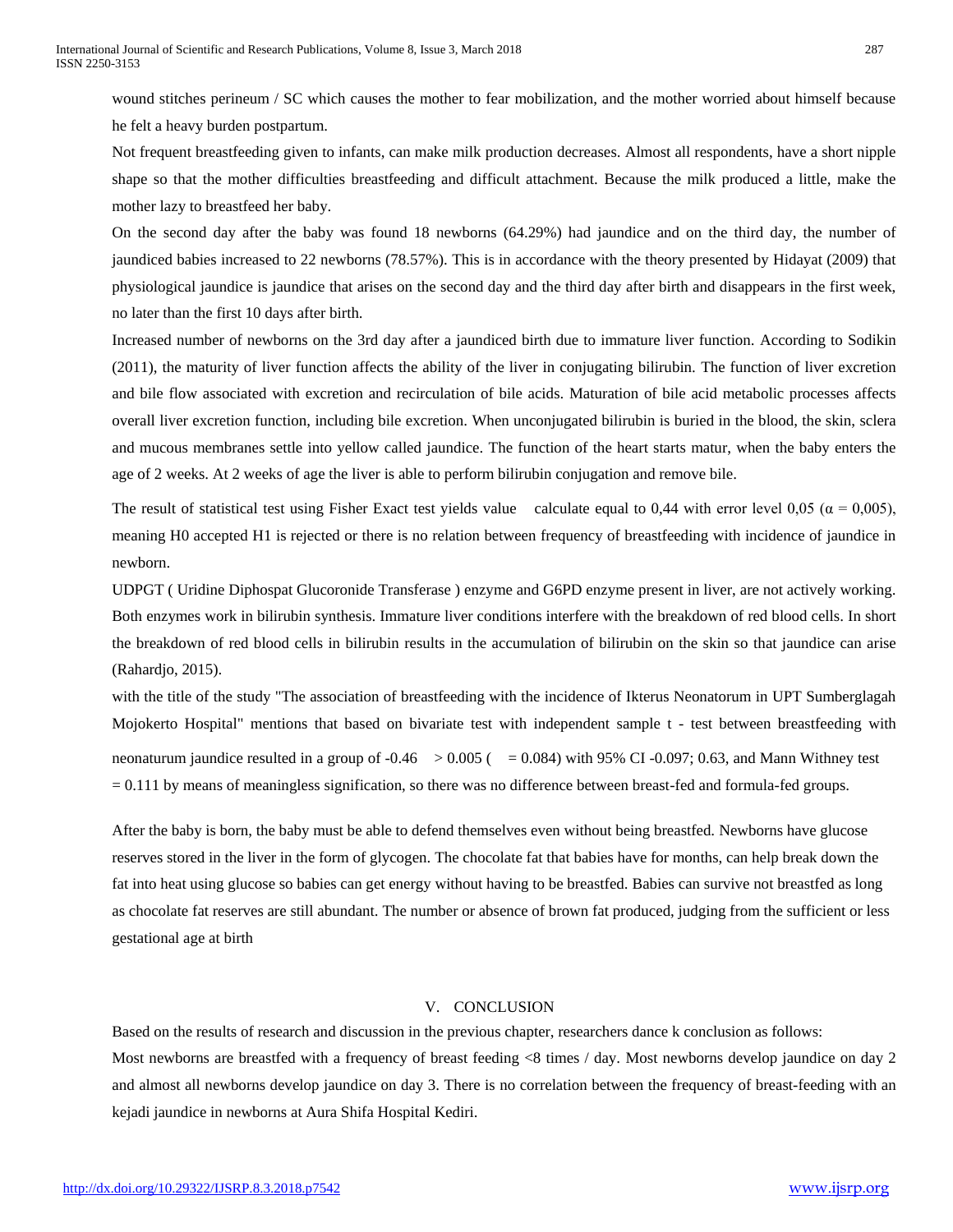#### **REFERENCES**

- [1] Amalia, Rizki. (2016). *Hubungan Stres dengan Kelancaran ASI pada Ibu Menyusui Pasca Persalinan di RSI A. Yani Surabaya.* Jurnal Ilmiah Kesehatan Vol. 9. Surabaya: Universitas Nadhlatul Ulama Surabaya.
- [2] Asih, Yusari & Risneni. (2016). Buku Ajar Asuhan Kebidanan Nifas dan Menyusui Dilengkapi dengan Evidence Based Practice dan Daftar Titik Asuhan Nifas. Jakarta: TIM.
- [3] Astutik, Reni Yuli. (2014). *Payudara dan Laktasi*. Jakarta: Salemba Medika.
- [4] Arikunto, Suharsimi. (2006). *Prosedur Penelitian Suatu Pendekatan Praktik*. Jakarta: Rineka Cipta.
- [5] Betz, Cecily Lynn, & Linda A. Sowden. (2009). *Buku Saku Keperawatan Pediatri Edisi 5.* Jakarta: EGC.
- [6] Cadwell, Karin, Cindy Turner-Maffei. (2011). *Buku Saku Manajemen Laktasi.* Jakarta: EGC.
- [7] Corwin, Elizabeth J. (2009). *Buku Saku Patofisiologi Edisi 3*. Jakarta: EGC.
- [8] Davies, Lorna, & Sharon McDonald. (2011). *Pemeriksaan Kesehatan Bayi Pendekatan Multidimensi*. Jakarta: EGC.
- [9] Deslide, dkk. (2011). Buku Ajar Asuhan Neonatus, Bayi, dan Balita. Jakarta: EGC.
- [10] Dewi, Vivian Nanny Lia. (2013). *Asuhan Neonatus Bayi dan Anak Balita*. Jakarta : Salemba Medika.
- [11] Dewi, Vivian Nanny Lia, & Tri Sunarsih. (2014). *Asuhan Kebidanan pada Ibu Nifas*. Jakarta: Salemba Medika.
- [12] Faiqah, Syajaratuddur. (2014). *Hubungan Usia Gestasi dan Jenis Persalinan dengan Kadar Bilirubinemia pada Bayi Ikterus di RSUP NTB.* Jurnal Kesehatan Prima Vol. 8 No. 2. Mataram: Poltekkes Kemenkes Mataram Jurusan Kebidanan.
- [13] Fraser, Diane M. (2011). *Buku Ajar Myles Edisi 14*. Jakarta: EGC.
- [14] Gabriel, J. F. (2003). *Fisika Kedokteran*. Jakarta: EGC.
- [15] Handy, Fransisca. (2012). *Panduan Cerdas Perawatan Bayi*. Jakarta: Pustaka Bunda.
- [16] Handy, Fransisca. (2015). *A-Z Perawatan Bayi.* Jakarta: Pustaka Bunda Grup Puspa Swara.
- [17] Hardjito, Koekoeh. (2012). *Pengantar Biostatistika*. Magetan: Forum Ilmiah Kesehatan (Forikes).
- [18] Hegar, Badriul, dkk. (2008). *Bedah ASI Kajian dari Berbagai Sudut Pandang Ilmiah*. Jakarta: Balai Penerbit FKUI.
- [19] Hidayat, A. Aziz Alimul. (2009). *Pengantar Ilmu Kesehatan Anak untuk Pendidikan Kebidanan.* Jakarta: Salemba Medika.
- [20] JNPK-KR. (2008). Paket Pelatihan Pelayanan Obstetri dan Neonatal Emergensi Dasar (PONED). Jakarta: JNPK-KR.
- [21] Kosim, M. Sholeh, dkk. (2014). *Buku Ajar Neonatologi Edisi Pertama*. Jakarta: Badan Penerbit IDAI.
- [22] Lissauer, Tom, Avroy A. Fanaroff. (2009). *Neonatology At a Glance.* Jakarta: Erlangga.
- [23] Lumsden, Hilary, & Debbie Holmes. (2012). *Asuhan Kebidanan Pada Bayi yang Baru Lahir.* Yogyakarta: Penerbit Pustaka Pelajar.
- [24]
- [25] Marmi. (2014). Asuhan Kebidanan Pada Masa Nifas "Puerperium Care". Yogyakarta: Pustaka Belajar.
- [26]
- [27] Maryunani, Anik, & Nurhayati. (2009). Asuhan Kegawatdaruratan dan Penyulit pada Neonatus. Jakarta: TIM.
- [28] Maryunani, Anik. (2010). Ilmu Kesehatan Anak dalam Kebidanan. Jakarta: TIM.
- [29] Maryunani, Anik. (2012). Inisiasi Menyusu Dini, ASI Eksklusif dan Manajemen Laktasi. Jakarta: TIM.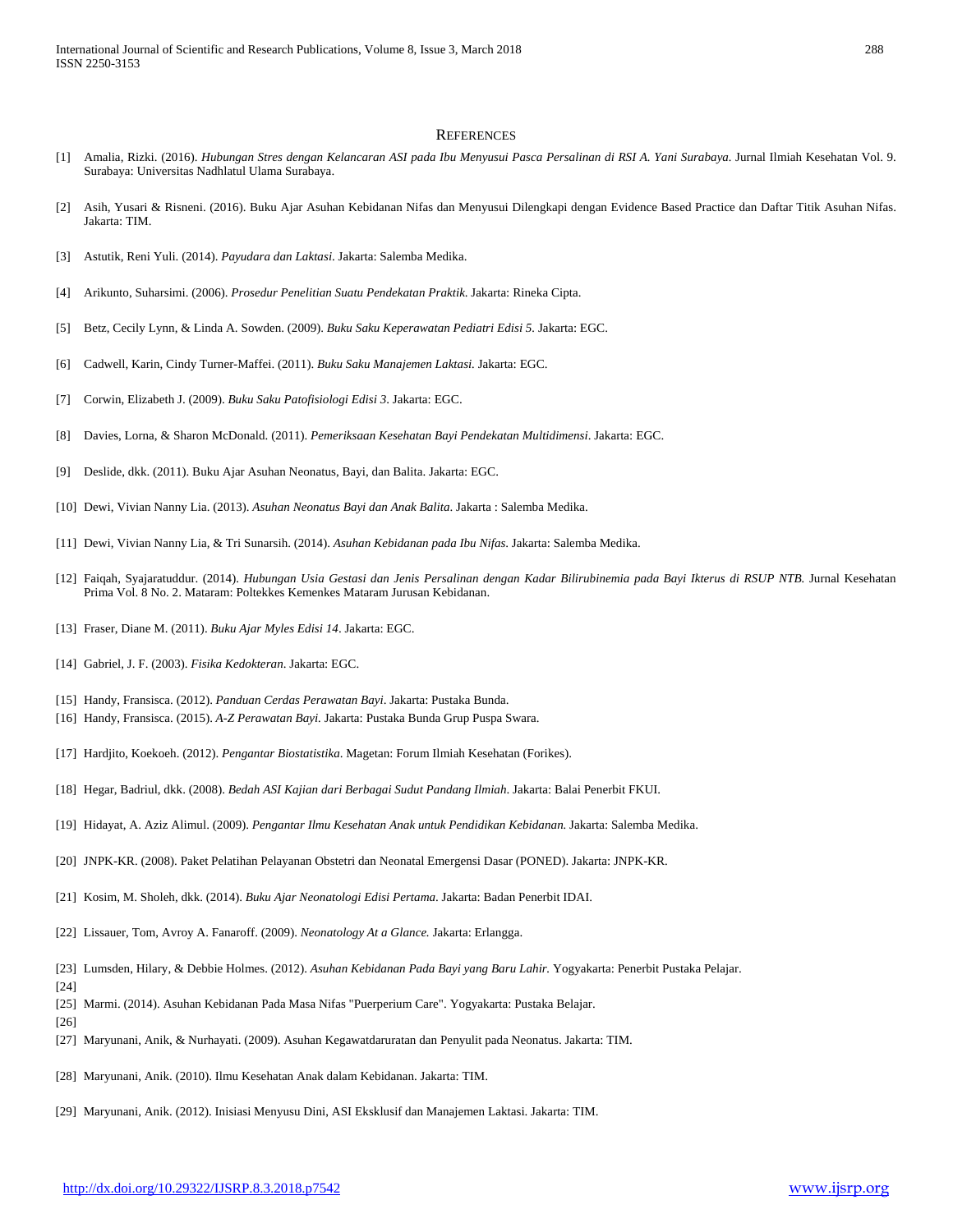- [30] Monika, F.B. (2016). *Buku Pintar ASI dan Menyusui.* Jakarta: Noura Books (Mizan Group).
- [31] Muslihatun, Wafi Nur. (2010). *Asuhan Neonatus, Bayi, dan Balita*. Yogyakarta: Fitramaya.
- [32] Nelson, Waldo E., dkk. (2000). Nelson Ilmu Kesehatan Anak (Nelson Textbook of Pediatrics) Edisi 15 Vol. 1. Jakarta: EGC.
- [33] Notoatmodjo, Soekidjo. (2012). *Metodologi Penelitian Kesehatan*. Jakarta: Rineka Cipta.
- [34] Nugroho, Taufan. (2011). *ASI dan Tumor Payudara.* Yogyakarta: Nuha Medika.
- [35] Nursalam. (2009). Konsep dan penerapan Metodologi Penelitian Ilmu Keperawatan Pedoman Skripsi, Tesis, dan Instrumen Penelitian Kesehatan. Jakarta: Salemba Medika.
- [36] Pitriani, Risa, & Rika Andriyani. (2014). *Panduan Lengkap Asuhan Kebidanan Ibu Nifas Normal (Askeb III)*. Yogyakarta: Deepublish.
- [37] Proverawati, Atikah, & Eni Rahmawati. (2010). *Kapita Selekta ASI dan Menyusui*. Bantul: Nuha Medika.
- [38] Rahardjo, Kukuh. (2015). *Asuhan Neonatus, Bayi, Balita, dan Anak Prasekolah*. Yogyakarta: Pustaka Pelajar.
- [39] Reeder, dkk. (2011). Keperawatan Maternitas: Kesehatan Wanita, Bayi, & Keluarga Edisi 18, Volume 2. Jakarta: EGC.
- [40] Rini, Susilo, & Feti Kumala D. (2016). *Panduan Asuhan Nifas dan Evidence Based Practice*. Yogyakarta: Deepublish.
- [41] Rudolph, Abraham M, dkk. (2007). *Buku Ajar Pediatri Rudolph Volume 2 Edisi 20*. Jakarta: EGC.
- [42] Saifuddin, Abdul Bari. (2009). *Buku Acuan Nasional Pelayanan Kesehatan Maternal dan Neonatal*. Jakarta: Yayasan Bina Pustaka Sarwono Prawirohardjo.
- [43] Simkin, Penny, dkk.(2008). Panduan Lengkap Kehamilan, Melahirkan, & Bayi. Jakarta: ARCAN.
- [44] Sinclair, Constance. (2010). *Buku Saku Kebidanan*. Jakarta: EGC.
- [45] Sodikin. (2011). Asuhan Keperawatan Anak: Gangguan Sistem astrointestinal dan Hepatobilier. Jakarta: Salemba Medika.
- [46] Sugiyono. (2015). *Statistika untuk Penelitian*. Bandung: Alfabeta.
- [47] Sugiyono. (2016). Metode Penelitian Kuantitatif, Kualitatif, dan R&D. Bandung: Alfabeta.
- [48] Suherni, dkk. (2009). *Perawatan Masa Nifas*. Yogyakarta: Fitramaya.
- [49] Sulistyawati, Ari. (2009). *Buku Ajar Kebidanan Pada Ibu Nifas*. Yogyakarta: ANDI.
- [50] Varney, Helen. (2008). Buku Ajar Asuhan Kebidanan Edisi 4 Volume 2. Jakarta: EGC.
- [51] Wiji, Rizki Natia. (2013). *ASI dan Panduan Ibu Menyusui*. Yogyakarta: Nuha Medika.
- [52] Wong, Donna L. (2009). Buku Ajar Keperawatan Pediatrik Wong Edisi 6 Volume 1. Jakarta: EGC.
- [53] G. O. Young, "Synthetic structure of industrial plastics (Book style with paper title and editor)," in *Plastics*, 2nd ed. vol. 3, J. Peters, Ed. New York: McGraw-Hill, 1964, pp. 15–64.
- [54] W.-K. Chen, *Linear Networks and Systems* (Book style)*.* Belmont, CA: Wadsworth, 1993, pp. 123–135.
- [55] H. Poor, *An Introduction to Signal Detection and Estimation*. New York: Springer-Verlag, 1985, ch. 4.
- [56] B. Smith, "An approach to graphs of linear forms (Unpublished work style)," unpublished.
- [57] E. H. Miller, "A note on reflector arrays (Periodical style—Accepted for publication)," *IEEE Trans. Antennas Propagat.*, to be published.
- [58] J. Wang, "Fundamentals of erbium-doped fiber amplifiers arrays (Periodical style—Submitted for publication)," *IEEE J. Quantum Electron.*, submitted for publication.